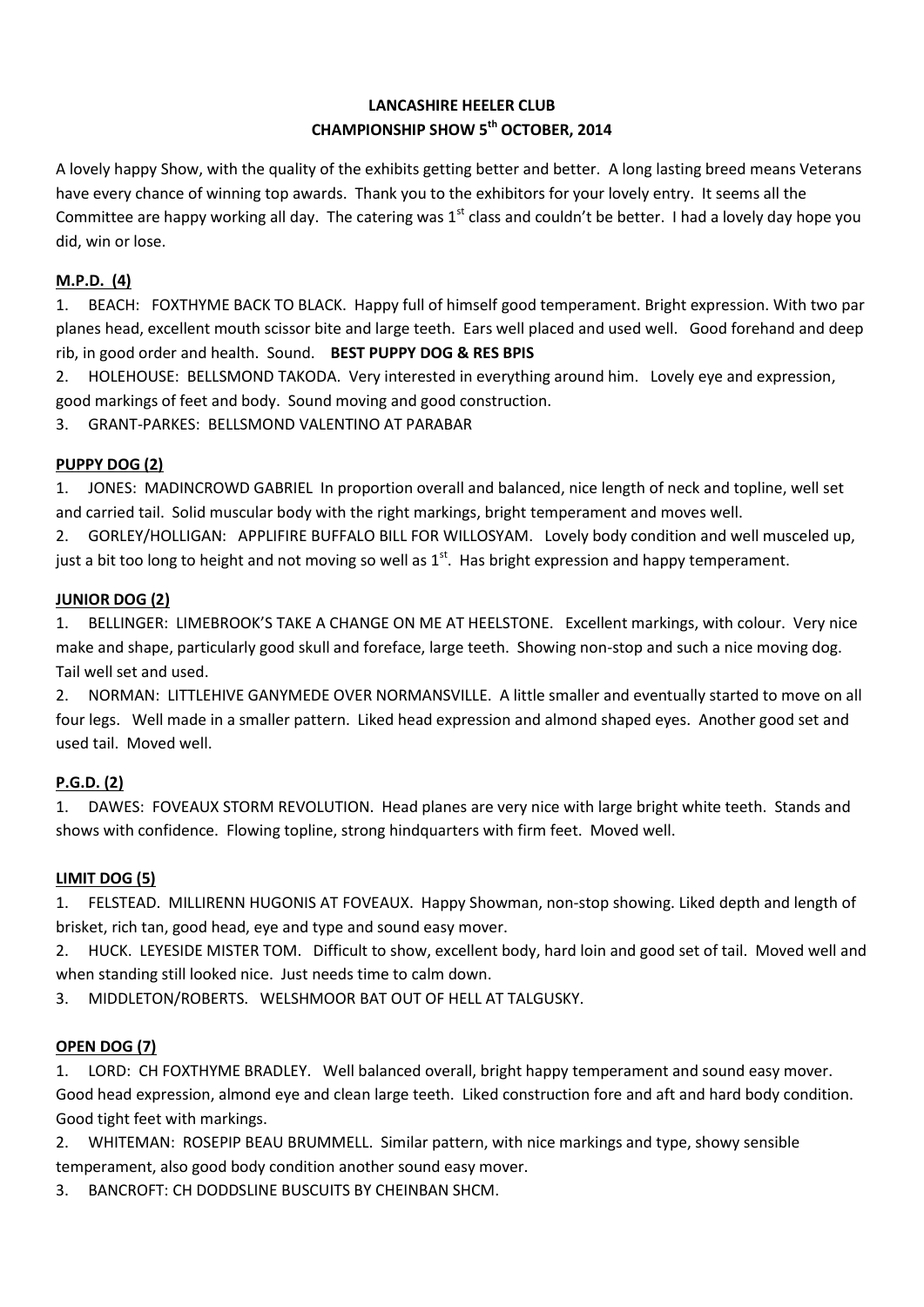### **VETERAN DOG (6)**

1. BANCROFT: CH DODDSLINE DUFFY SHCM. A fit healthy veteran. Moved particularly well, in lovely body condition with a gleaming coat and non-stop showing. Loved head eyes and placed ears. Balanced, overall, a sturdy built worker. **DOG CC**

2. NORMAN: CH NORMANSVILLE LONE STAR. Very well and fit and full of himself. Another good head foreface, eyes and teeth. Flowing topline with strong hindquarters. Moved very well. **RESERVE DOG CC**

3. CARTLEDGE/LORD: CH FOXTHYME OLIVER CROMWELL SHCM

### **M.P.B. (4)**

1. DAVIES: RONLEYDON LITTLE MINX. Excellent temperament and confident. Lovely outline and type, only 6 months, with a future. Very nice body outline, condition and type, so sound. **BEST PUPPY BITCH & BPIS**

2. HUCK: LEYESIDE MISS BONNIE. Another charmer particularly good head expression, almond shaped eyes, lovely body condition, gleaming coat.

3. GRANT-PARKES: PARABAR PRANKSTER

### **PUPPY BITCH (3)**

1. WHITEMAN: MADINCROWD BATHSHEBA. Nice size and type for age. Gleaming coat, excellent head, dark almond eyes and good foreface and scissor bite. Balance overall and sound.

2. DUXBURY: RONLEYDON JILLY'S GOLD. Nice type, expression and well set and used ears. Moved very well and easy. Just spoilt by carrying too much weight.

3. FELSTEAD: MIDLOPS ALDWICK BEAUTY AT FOVEAUX.

### **JUNIOR BITCH (3)**

1. CARTLEDGE: FOXTHYME SPECIAL DAY. Perky and bright liked head expression and eyes, in proportion to body. Good conformation and it showed on the move. Sound and free.

2. MALINS: EMBAGES POSER. Naughty and nice. After judging stood and showed well.

## **P.G.B. (5)**

1. REID: SWANNDALE STARMAKER. Good size and balance. Well constructed shoulder with nice depth and width of brisket. Solid body, markings, and very sound.

2. GRANT-PARKES: PARABAR PAINTED PIPIT. Not so mature as 1<sup>st</sup>, nice sort, needs more confidence, sound moving. Good nice type, good construction, also well constructed front.

3. FLANAGAN: TRAPSYKE GYTHA

### **LIMIT BITCH (5)**

1. GORDON: FOXTHYME ELEANOR WITH TROUTOP. Rich tan and jet black. Quality girl scores in body brisket, hard loin and croup. Moved well and easy. Balanced head fore-face, dark almond eye. Gleaming coat.

2. MIDDLETON/ROBERTS: SIMONSVILLE GEE WHIZZ AT TALGUSKY. Of a similar patter to 1<sup>st</sup>, not quite the flowing movement as the  $1^{st}$ . Good type, bone, and tight feet, particularly good hindquarters and keel. $\sim$ 

3. FLANAGAN: TRAPSYKE PANDEMONIUM

### **OPEN BITCH (6)**

1. JONES: CH DODDSLINE DAFFODIL AT WELSHMOOR. Quality correct proportions and type. Very nice head flat skull, almond shaped eye, good foreface and clean teeth. Flowing topline, tight feet, excellent body condition. Full of life and soundness. From every angle looks correct with quality. **BITCH CC & BISHOW**

2. WHITEMAN/FORBES ROSEPIP NETERET ESET. Similar size and also a good showman, lovely body and balance, nice expression, type and sound.

3. TESTER: MRS BELL HIGGINS AT OGOF